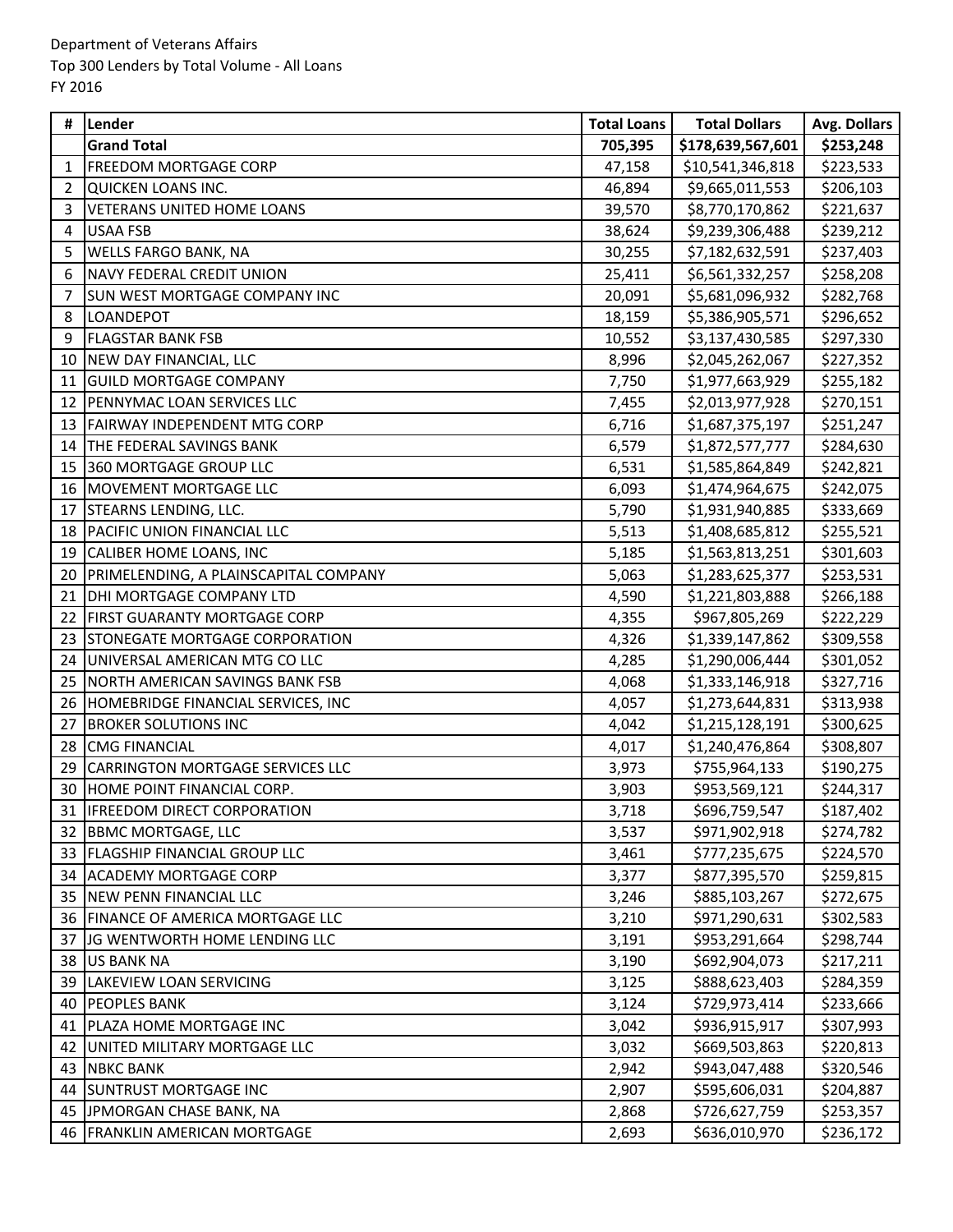| 47 | <b>CALIBER FUNDING LLC</b>                    | 2,648 | \$890,237,406 | \$336,192 |
|----|-----------------------------------------------|-------|---------------|-----------|
| 48 | <b>BANK OF OKLAHOMA NA</b>                    | 2,551 | \$783,706,563 | \$307,215 |
| 49 | PNC BANK, N.A.                                | 2,534 | \$511,673,287 | \$201,923 |
| 50 | CORNERSTONE HOME LENDING, INC.                | 2,450 | \$687,382,458 | \$280,564 |
| 51 | PRIMARY RESIDENTIAL MORTGAGE INC              | 2,380 | \$596,750,146 | \$250,735 |
| 52 | <b>CROSSCOUNTRY MORTGAGE INC</b>              | 2,341 | \$616,430,086 | \$263,319 |
| 53 | MORTGAGE SOLUTIONS OF COLORADO LLC            | 2,338 | \$548,724,573 | \$234,698 |
| 54 | <b>GUARANTEED RATE INC</b>                    | 2,270 | \$673,739,652 | \$296,802 |
| 55 | <b>ATLANTIC BAY MORTGAGE GROUP</b>            | 2,262 | \$570,301,135 | \$252,123 |
| 56 | <b>HOMESTREET BANK</b>                        | 2,261 | \$719,856,693 | \$318,380 |
| 57 | UNITED SECURITY FINANCIAL CORP                | 2,236 | \$472,032,592 | \$211,106 |
| 58 | <b>EVERETT FINANCIAL</b>                      | 2,186 | \$550,767,684 | \$251,952 |
| 59 | <b>AMERICAN PACIFIC MORTGAGE CORP</b>         | 2,141 | \$721,832,648 | \$337,147 |
| 60 | <b>BRANCH BANKING &amp; TRUST CO</b>          | 2,070 | \$471,688,122 | \$227,869 |
| 61 | <b>BANK OF ENGLAND</b>                        | 2,048 | \$584,539,550 | \$285,420 |
| 62 | PLANET HOME LENDING, LLC                      | 1,880 | \$375,544,549 | \$199,758 |
| 63 | NETWORK CAPITAL FUNDING CORPORATION           | 1,856 | \$525,216,982 | \$282,983 |
| 64 | <b>SWBC MORTGAGE CORP</b>                     | 1,827 | \$448,958,463 | \$245,735 |
| 65 | <b>EMBRACE HOME LOANS, INC.</b>               | 1,781 | \$424,527,620 | \$238,365 |
| 66 | AMERICAN FINANCIAL NETWORK INC                | 1,768 | \$553,232,431 | \$312,914 |
| 67 | AMERICAN FINANCIAL RESOURCES INC              | 1,766 | \$374,633,537 | \$212,137 |
| 68 | PLATINUM MORTGAGE INC                         | 1,681 | \$393,414,687 | \$234,036 |
| 69 | <b>NVR MORTGAGE</b>                           | 1,586 | \$597,446,739 | \$376,700 |
| 70 | <b>PROSPECT MORTGAGE, LLC</b>                 | 1,585 | \$497,728,144 | \$314,024 |
| 71 | TOWNEBANK DBA TOWNEBANK MORTGAGE              | 1,547 | \$446,560,022 | \$288,662 |
| 72 | NATIONS LENDING CORPORATION                   | 1,546 | \$320,076,472 | \$207,035 |
| 73 | PARAMOUNT EQUITY MORTGAGE LLC                 | 1,524 | \$379,650,013 | \$249,114 |
| 74 | PHH HOME LOANS, LLC                           | 1,524 | \$438,307,672 | \$287,603 |
| 75 | NOVA FINANCIAL & INVESTMENT CORP.             | 1,521 | \$373,580,703 | \$245,615 |
| 76 | THE MONEY SOURCE, INC.                        | 1,454 | \$367,650,961 | \$252,855 |
| 77 | PULTE MORTGAGE LLC                            | 1,448 | \$416,471,650 | \$287,619 |
| 78 | <b>CARDINAL FINANCIAL LP</b>                  | 1,429 | \$397,873,251 | \$278,428 |
|    | 79   PARAMOUNT RESIDENTIAL MORTGAGE GROUP INC | 1,412 | \$464,254,314 | \$328,792 |
| 80 | <b>SIERRA PACIFIC MORTGAGE</b>                | 1,405 | \$458,221,006 | \$326,136 |
| 81 | BANC OF CALIFORNIA N.A.                       | 1,399 | \$429,506,097 | \$307,009 |
| 82 | <b>FBC MORTGAGE LLC</b>                       | 1,387 | \$350,763,956 | \$252,894 |
| 83 | <b>MONARCH BANK</b>                           | 1,359 | \$441,386,825 | \$324,788 |
| 84 | <b>FIDELITY BANK</b>                          | 1,359 | \$348,534,958 | \$256,464 |
| 85 | ALLIANCE FINANCIAL RESOURCES LLC              | 1,316 | \$331,442,263 | \$251,856 |
| 86 | <b>PHH MORTGAGE CORPORATION</b>               | 1,290 | \$270,179,315 | \$209,441 |
| 87 | UNITED SHORE FINANCIAL SERVICES, LLC          | 1,279 | \$360,665,728 | \$281,990 |
| 88 | <b>REGIONS BANK</b>                           | 1,275 | \$244,646,574 | \$191,880 |
| 89 | <b>SUMMIT FUNDING</b>                         | 1,274 | \$365,128,036 | \$286,600 |
| 90 | CHERRY CREEK MORTGAGE CO INC                  | 1,265 | \$372,510,008 | \$294,474 |
| 91 | <b>KS STATEBANK</b>                           | 1,264 | \$460,867,459 | \$364,610 |
| 92 | <b>CBC NATIONAL BANK</b>                      | 1,264 | \$287,976,777 | \$227,830 |
| 93 | <b>ENVOY MORTGAGE, LTD</b>                    | 1,261 | \$324,480,202 | \$257,320 |
| 94 | <b>BANK OF AMERICA NA</b>                     | 1,258 | \$263,040,089 | \$209,094 |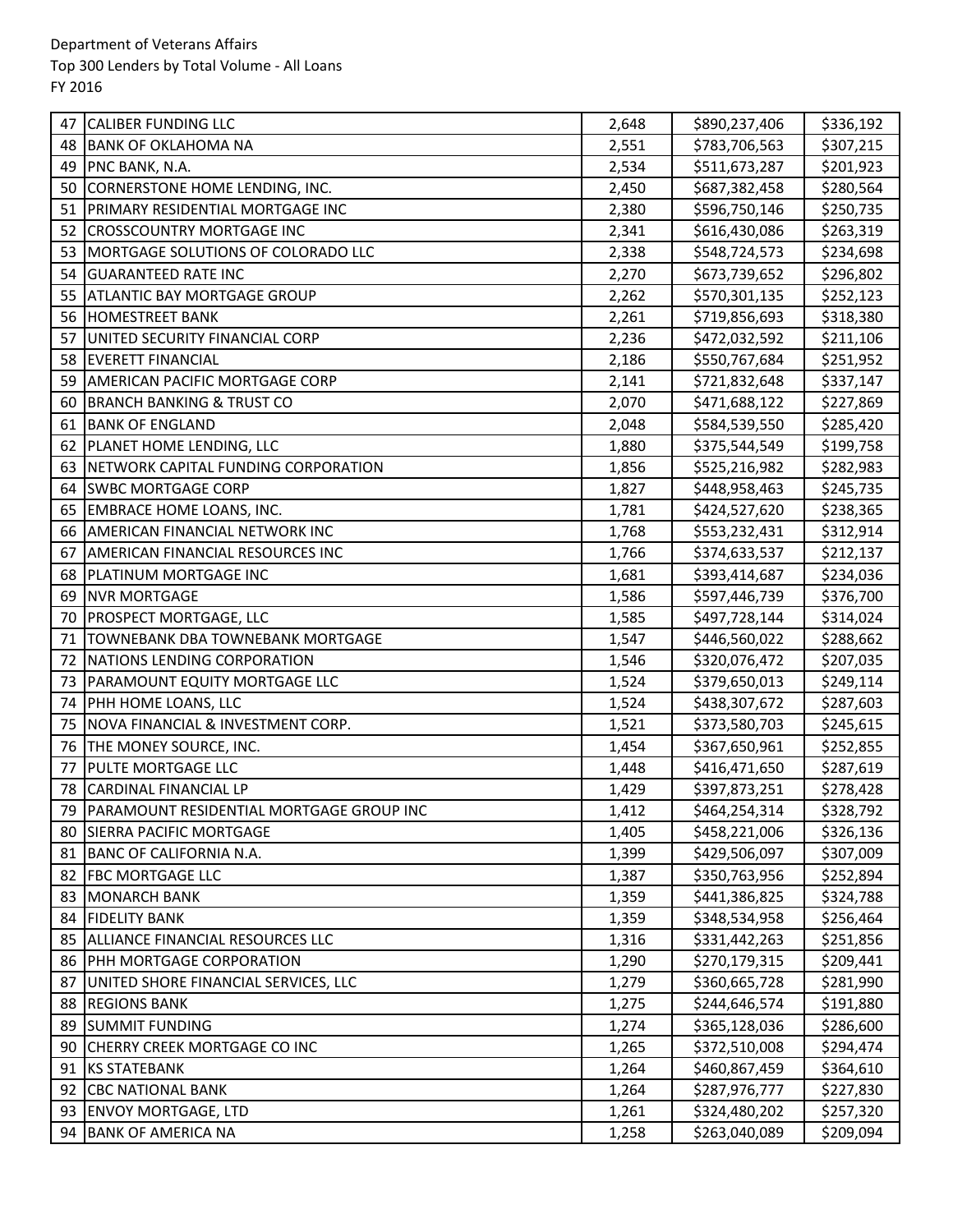| 95 | GATEWAY MORTGAGE GROUP, L.L.C.         | 1,256 | \$258,801,396 | \$206,052 |
|----|----------------------------------------|-------|---------------|-----------|
| 96 | <b>BAY EQUITY LLC</b>                  | 1,246 | \$392,517,628 | \$315,022 |
| 97 | <b>RMK FINANCIAL CORP</b>              | 1,185 | \$266,343,878 | \$224,763 |
| 98 | <b>FIFTH THIRD MORTGAGE CO OHIO</b>    | 1,185 | \$187,689,939 | \$158,388 |
| 99 | <b>GEORGE MASON MORTGAGE LLC</b>       | 1,184 | \$486,362,761 | \$410,779 |
|    | 100 PEOPLES HOME EQUITY                | 1,176 | \$308,899,749 | \$262,670 |
|    | 101 AMCAP MORTGAGE LIMITED             | 1,175 | \$259,515,120 | \$220,864 |
|    | 102 MANN MORTGAGE LLC                  | 1,159 | \$358,289,020 | \$309,136 |
|    | 103 FIRST MORTGAGE COMPANY             | 1,149 | \$243,705,173 | \$212,102 |
|    | 104 EVERGREEN MONEYSOURCE MTG CORP     | 1,145 | \$302,239,764 | \$263,965 |
|    | 105 UNION HOME MORTGAGE CORP           | 1,144 | \$213,841,247 | \$186,924 |
|    | 106 FIRST HOME MORTGAGE CORP           | 1,143 | \$414,853,953 | \$362,952 |
|    | 107 FIRST COMMUNITY MORTGAGE INC       | 1,135 | \$247,838,759 | \$218,360 |
|    | 108 PROSPERITY HOME MORTGAGE LLC       | 1,130 | \$375,687,204 | \$332,467 |
|    | 109 VILLAGE CAPITAL & INVESTMENTS LLC  | 1,122 | \$180,256,542 | \$160,656 |
|    | 110 WR STARKEY MORTGAGE, LLP           | 1,104 | \$247,082,179 | \$223,806 |
|    | 111 UMPQUA BANK                        | 1,101 | \$285,777,875 | \$259,562 |
|    | 112 BNC NATIONAL BANK                  | 1,075 | \$369,631,633 | \$343,843 |
|    | 113 MORTGAGE LENDERS OF AMERICA        | 1,070 | \$246,173,201 | \$230,068 |
|    | 114 OVM FINANCIAL INC                  | 1,053 | \$253,081,220 | \$240,343 |
|    | 115 PULASKI BANK                       | 1,020 | \$268,996,383 | \$263,722 |
|    | 116 ARK-LA-TEX FINANCIAL SERVICES LLC  | 1,019 | \$257,309,755 | \$252,512 |
|    | 117 SOVEREIGN LENDING GROUP INC        | 1,000 | \$367,922,358 | \$367,922 |
|    | 118 CAPITAL BANK NA                    | 988   | \$320,332,886 | \$324,224 |
|    | 119 ALPHA MORTGAGE CORP                | 975   | \$182,338,151 | \$187,013 |
|    | 120 IBERIABANK MORTGAGE COMPANY        | 964   | \$218,653,724 | \$226,819 |
|    | 121 AMERICAN SOUTHWEST MORTGAGE CORP   | 937   | \$216,999,265 | \$231,589 |
|    | 122 RELIANCE FIRST CAPITAL LLC         | 920   | \$189,749,598 | \$206,250 |
|    | 123 RESIDENTIAL MORTGAGE SERVICES      | 916   | \$227,730,520 | \$248,614 |
|    | 124 FIRST FEDERAL BANK OF KANSAS CITY  | 907   | \$308,217,494 | \$339,821 |
|    | 125 SECURITY NATIONAL MORTGAGE COMPANY | 898   | \$228,899,217 | \$254,899 |
|    | 126 MORTGAGE INVESTORS GROUP           | 892   | \$179,044,925 | \$200,723 |
|    | 127 FIRSTBANK                          | 872   | \$197,144,803 | \$226,083 |
|    | 128 PENTAGON FEDERAL CREDIT UNION      | 869   | \$241,881,004 | \$278,344 |
|    | 129 ALASKA USA FEDERAL CREDIT UNION    | 866   | \$243,836,800 | \$281,567 |
|    | 130 WATERSTONE MORTGAGE CORPORATION    | 859   | \$191,551,172 | \$222,993 |
|    | 131 ON Q FINANCIAL INC                 | 858   | \$225,773,852 | \$263,140 |
|    | 132 NATIONSTAR MORTGAGE LLC            | 856   | \$161,401,702 | \$188,553 |
|    | 133 PEOPLES NATIONAL BANK              | 853   | \$252,593,623 | \$296,124 |
|    | 134 RENASANT BANK                      | 835   | \$192,042,641 | \$229,991 |
|    | 135 CONGRESSIONAL BANK                 | 828   | \$180,531,000 | \$218,033 |
|    | 136 LEADERONE FINANCIAL CORPORATION    | 824   | \$201,347,540 | \$244,354 |
|    | 137 AMERIS BANK                        | 817   | \$187,081,554 | \$228,986 |
|    | 138 EVERBANK                           | 808   | \$251,143,828 | \$310,822 |
|    | 139 NATIONS DIRECT MORTGAGE LLC        | 805   | \$250,591,461 | \$311,294 |
|    | 140 CITYWIDE HOME LOANS A UTAH CORP    | 800   | \$225,441,960 | \$281,802 |
|    | 141 IMPAC MORTGAGE CORP.               | 790   | \$263,907,065 | \$334,060 |
|    | 142 AMERICAN FINANCING CORP            | 781   | \$206,476,255 | \$264,374 |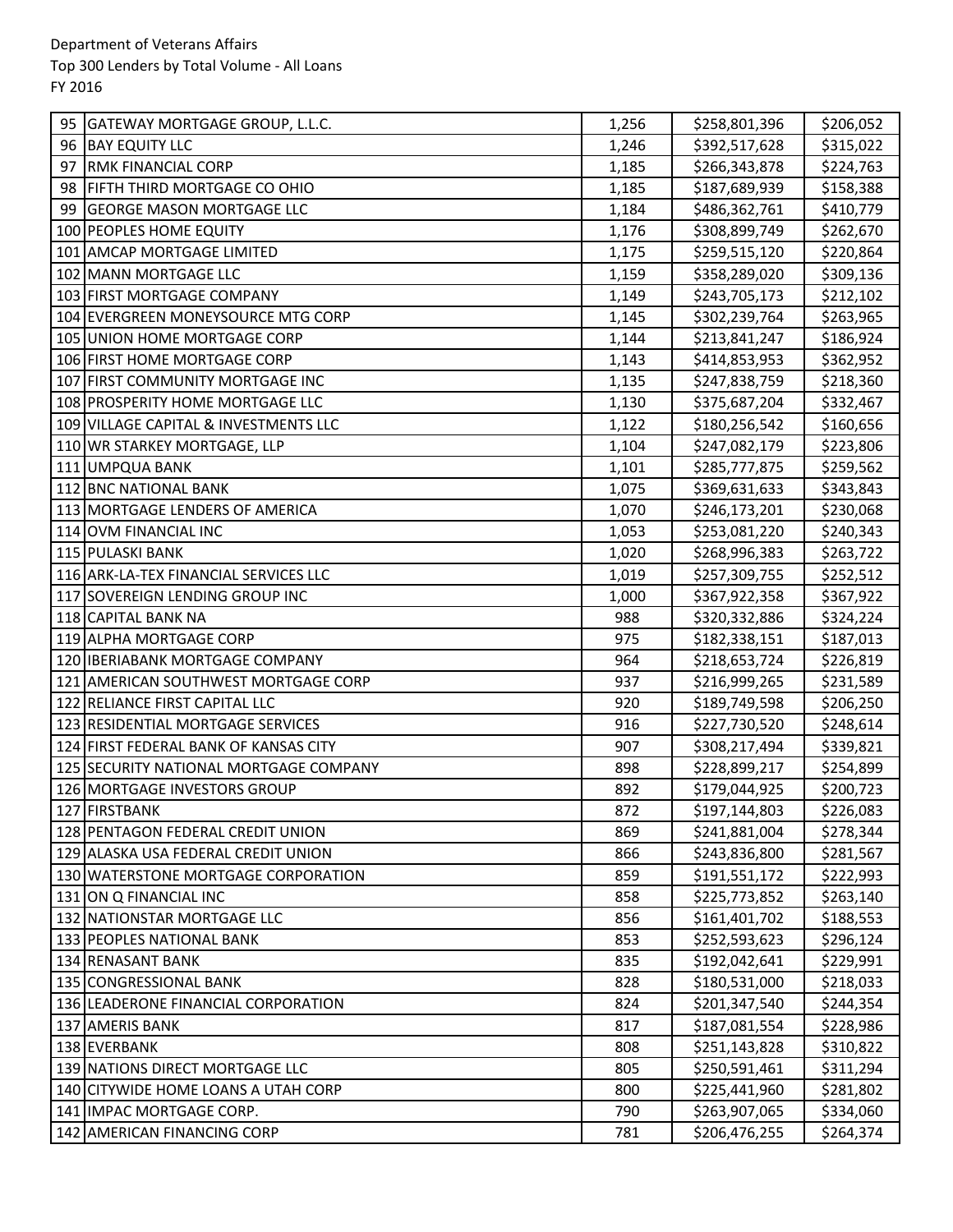| 143 FIRST CHOICE LOAN SERVICES                         | 771 | \$229,056,827 | \$297,091 |
|--------------------------------------------------------|-----|---------------|-----------|
| 144 COLONIAL SAVINGS, F. A.                            | 771 | \$173,425,558 | \$224,936 |
| 145 SOUTHERN TRUST MORTGAGE                            | 763 | \$207,244,833 | \$271,618 |
| 146 GARDNER FINANCIAL SERVICES, LTD.                   | 760 | \$215,690,674 | \$283,804 |
| 147 CENTURY MORTGAGE COMPANY                           | 760 | \$244,183,286 | \$321,294 |
| 148 PRESIDENTIAL BANK                                  | 757 | \$306,192,133 | \$404,481 |
| 149 NTFN, INC.                                         | 756 | \$163,852,126 | \$216,736 |
| 150 HOME COMMUNITY MORTGAGE, LLC                       | 750 | \$201,096,314 | \$268,128 |
| 151 GUARANTY TRUST CO                                  | 746 | \$161,352,016 | \$216,290 |
| 152 HOMESERVICES LENDING, LLC                          | 742 | \$185,769,266 | \$250,363 |
| 153 GOLDWATER BANK NA                                  | 716 | \$183,704,597 | \$256,571 |
| 154 SKYLINE FINANCIAL CORP                             | 707 | \$285,478,956 | \$403,789 |
| 155 HOMESTEAD FUNDING CORP                             | 703 | \$166,614,902 | \$237,006 |
| 156 HOMESTAR FINANCIAL CORPORATION                     | 697 | \$138,033,121 | \$198,039 |
| 157 DAS ACQUISITION COMPANY LLC                        | 693 | \$135,419,881 | \$195,411 |
| <b>158 TRUSTMARK NATIONAL BANK</b>                     | 692 | \$132,954,448 | \$192,131 |
| 159 RESIDENTIAL MORTGAGE LLC                           | 685 | \$217,859,050 | \$318,042 |
| 160 DITECH FINANCIAL LLC                               | 683 | \$140,877,134 | \$206,262 |
| 161 INTERLINC MORTGAGE SERVICES LLC                    | 681 | \$145,900,296 | \$214,244 |
| 162 FLORIDA CAPITAL BANK N.A.                          | 676 | \$169,490,378 | \$250,725 |
| 163 MCLEAN MORTGAGE CORPORATION                        | 668 | \$276,483,960 | \$413,898 |
| 164 VANDYK MORTGAGE CORP                               | 664 | \$160,826,762 | \$242,209 |
| 165 LAND HOME FINANCIAL SERVICES, INC.                 | 658 | \$222,131,838 | \$337,586 |
| 166 CALATLANTIC MORTGAGE INC                           | 654 | \$211,910,879 | \$324,023 |
| 167 TIDEWATER MORTGAGE SERVICES INC                    | 642 | \$171,119,779 | \$266,542 |
| 168 HUNTINGTON MORTGAGE CO                             | 639 | \$100,455,121 | \$157,207 |
| 169 WALLICK & VOLK                                     | 638 | \$152,457,437 | \$238,962 |
| 170 STATE BANK AND TRUST COMPANY                       | 605 | \$130,682,929 | \$216,005 |
| 171 CITIBANK, N.A.                                     | 601 | \$130,020,228 | \$216,340 |
| 172 ACOPIA, LLC                                        | 594 | \$135,968,739 | \$228,904 |
| 173 JMAC LENDING, INC.                                 | 590 | \$170,326,560 | \$288,689 |
| 174 HOMEAMERICAN MORTGAGE CORP                         | 589 | \$218,405,513 | \$370,807 |
| 175 GMFS LLC                                           | 584 | \$129,368,606 | \$221,522 |
| 176 PRIMARY CAPITAL MORTGAGE, LLC                      | 581 | \$147,207,749 | \$253,370 |
| 177 EQUITY LOANS, LLC                                  | 569 | \$174,230,558 | \$306,205 |
| 178 WINTRUSTMTG A DIV OF BARRINGTON BANK AND TRUST, NA | 562 | \$145,354,953 | \$258,639 |
| 179 JAMES B NUTTER & CO                                | 554 | \$126,796,443 | \$228,874 |
| 180 MB FINANCIAL BANK                                  | 553 | \$142,970,783 | \$258,537 |
| 181 AMERIFIRST FINANCIAL                               | 552 | \$159,696,884 | \$289,306 |
| 182 SOUTHPOINT FINANCIAL SERVICES                      | 546 | \$115,477,322 | \$211,497 |
| 183 MORTGAGE NETWORK INC                               | 533 | \$141,386,407 | \$265,265 |
| 184 PEOPLES MORTGAGE COMPANY                           | 530 | \$142,803,116 | \$269,440 |
| 185 CRESCENT MORTGAGE COMPANY                          | 530 | \$116,502,987 | \$219,817 |
| 186 AMERICAN NEIGHBORHOOD MORTGAGE ACCEPTANCE COMPANY  | 528 | \$140,063,624 | \$265,272 |
| 187 VIP MORTGAGE INC                                   | 526 | \$142,387,474 | \$270,699 |
| 188 HOMESIDE FINANCIAL LLC                             | 526 | \$141,801,559 | \$269,585 |
| 189 CHURCHILL MORTGAGE CORPORATION                     | 522 | \$129,167,530 | \$247,447 |
| 190 AMERICAN MORTGAGE & EQUITY CONSULTANTS INC.        | 518 | \$128,301,011 | \$247,685 |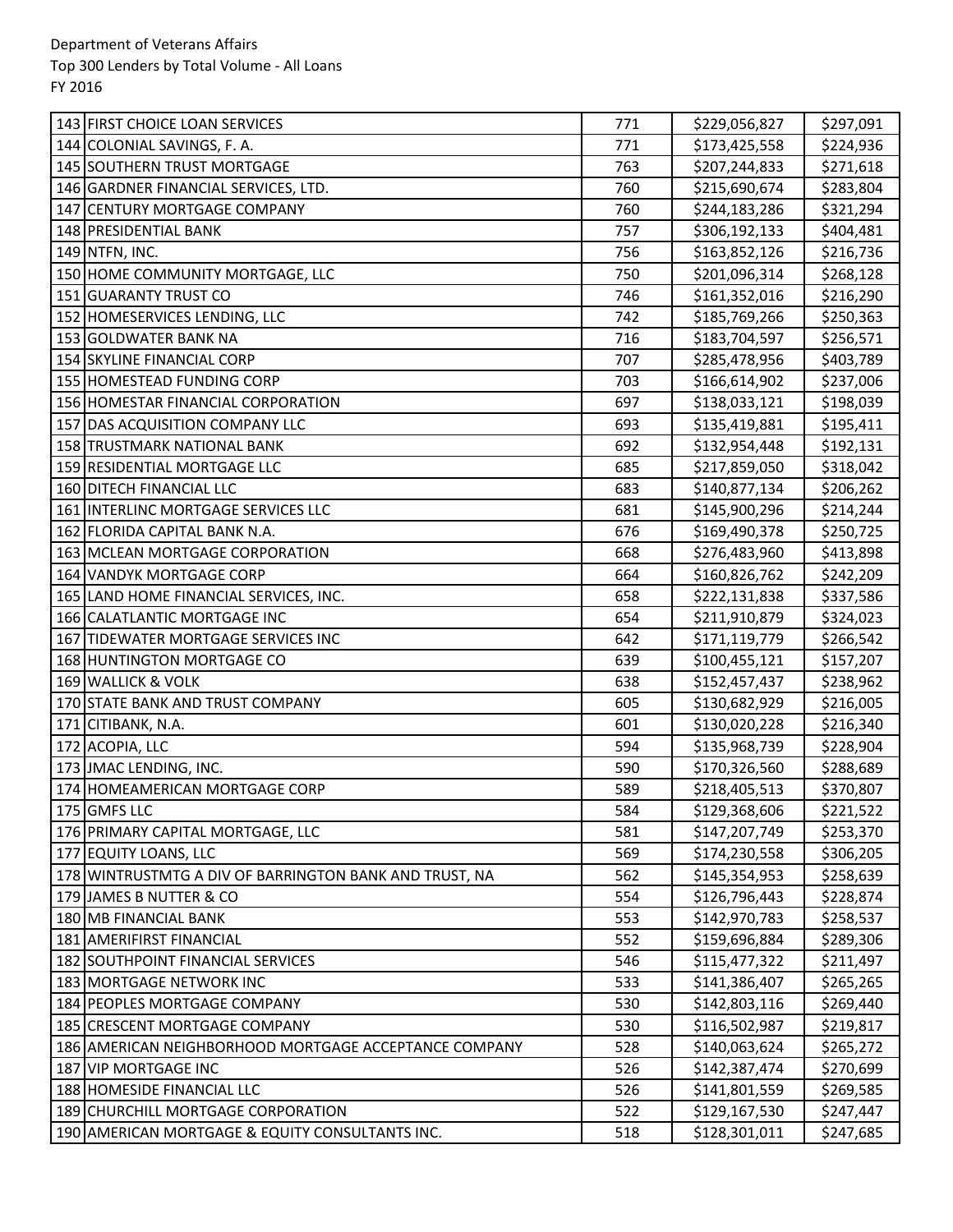| 191 ARVEST BANK                                    | 518 | \$91,150,004  | \$175,965 |
|----------------------------------------------------|-----|---------------|-----------|
| 192 BELL BANK                                      | 516 | \$130,394,187 | \$252,702 |
| 193 MYCUMORTGAGE, LLC SUBSIDIARY OF WRIGHT-PATT CU | 510 | \$90,260,699  | \$176,982 |
| 194 HOMEOWNERS FINANCIAL GROUP USA, LLC            | 501 | \$128,541,298 | \$256,569 |
| <b>195 NFM INC</b>                                 | 499 | \$139,276,387 | \$279,111 |
| 196 AMERICAN MORTGAGE SERVICE CO                   | 496 | \$91,483,928  | \$184,443 |
| 197 AMERIFIRST FINANCIAL CORP                      | 496 | \$75,364,327  | \$151,944 |
| 198 GOLDEN EMPIRE MORTGAGE INC                     | 494 | \$184,983,897 | \$374,461 |
| 199 FIRST NATIONAL BANK OF OMAHA                   | 493 | \$105,043,916 | \$213,071 |
| 200 FIRST UNITED BANK AND TRUST CO                 | 488 | \$106,349,379 | \$217,929 |
| 201 UNIVERSAL LENDING CORPORATION                  | 487 | \$135,102,739 | \$277,418 |
| 202 M & T BANK                                     | 485 | \$101,762,850 | \$209,820 |
| 203 UNIVERSITY LENDING GROUP, LLC                  | 483 | \$104,754,363 | \$216,883 |
| 204 ATLANTIC COAST MORTGAGE LLC                    | 479 | \$217,990,753 | \$455,096 |
| 205 FIRST HERITAGE MORTGAGE LLC                    | 476 | \$217,584,808 | \$457,111 |
| 206 FIRST FEDERAL BANK OF FLORIDA                  | 465 | \$102,306,923 | \$220,015 |
| 207 THE MORTGAGE FIRM INC                          | 464 | \$105,449,403 | \$227,262 |
| 208 CENDERA FUNDING, INC                           | 461 | \$109,437,259 | \$237,391 |
| 209 AMERICAN BANK                                  | 458 | \$95,422,215  | \$208,345 |
| 210 RP FUNDING INC                                 | 457 | \$101,694,775 | \$222,527 |
| 211 GERSHMAN INVESTMENT CORP                       | 456 | \$93,378,854  | \$204,778 |
| 212 FLAT BRANCH MORTGAGE, INC                      | 455 | \$79,952,909  | \$175,721 |
| 213 AMERICAN EQUITY MORTGAGE INC                   | 453 | \$83,619,177  | \$184,590 |
| 214 BANCORPSOUTH BANK                              | 453 | \$94,158,393  | \$207,855 |
| 215 CALIFORNIA DEPARTMENT OF VETERANS AFFAIRS      | 450 | \$154,454,847 | \$343,233 |
| 216 CASTLE & COOKE MORTGAGE LLC                    | 449 | \$115,646,392 | \$257,564 |
| 217 AMERISAVE MORTGAGE CORP                        | 447 | \$119,390,530 | \$267,093 |
| 218 FIRST CALIFORNIA MORTGAGE COMPANY              | 443 | \$156,918,893 | \$354,219 |
| 219 FIRST INTERSTATE BANK                          | 443 | \$109,786,675 | \$247,825 |
| 220 HIGHLANDS RESIDENTIAL MORTGAGE, LTD            | 440 | \$116,041,646 | \$263,731 |
| 221 CITYWORTH MORTGAGE                             | 440 | \$84,060,528  | \$191,047 |
| 222 RESMAC, INC                                    | 438 | \$128,723,821 | \$293,890 |
| 223 OCEANSIDE MORTGAGE COMPANY                     | 437 | \$101,840,714 | \$233,045 |
| 224 F&M BANK                                       | 435 | \$95,986,687  | \$220,659 |
| 225 CORNERSTONE MORTGAGE INC                       | 434 | \$84,593,069  | \$194,915 |
| 226 METROPOLITAN HOME MORTGAGE, INC.               | 433 | \$129,507,715 | \$299,094 |
| 227 TRUHOME SOLUTIONS LLC                          | 430 | \$89,914,481  | \$209,103 |
| 228 MID AMERICA MORTGAGE, INC.                     | 418 | \$86,551,220  | \$207,060 |
| 229 1ST MARINER BANK                               | 415 | \$169,788,815 | \$409,130 |
| 230 MICHIGAN MUTUAL INC                            | 413 | \$106,333,880 | \$257,467 |
| 231 AXIA FINANCIAL LLC                             | 410 | \$112,200,098 | \$273,659 |
| 232 PRIME MORTGAGE LENDING INC                     | 406 | \$102,352,364 | \$252,099 |
| 233 NATIONS RELIABLE LENDING LLC                   | 405 | \$89,003,258  | \$219,761 |
| 234 EQUITY RESOURCES, INC                          | 405 | \$89,375,995  | \$220,681 |
| 235 SUCCESS MORTGAGE PARTNERS INC                  | 403 | \$85,883,655  | \$213,111 |
| 236 BANKSOUTH MORTGAGE COMPANY, LLC                | 395 | \$99,489,726  | \$251,873 |
| 237 RUOFF MORTGAGE CO INC                          | 394 | \$69,690,852  | \$176,880 |
| 238 MORTGAGE ONE OF THE SOUTH INC                  | 394 | \$94,869,031  | \$240,784 |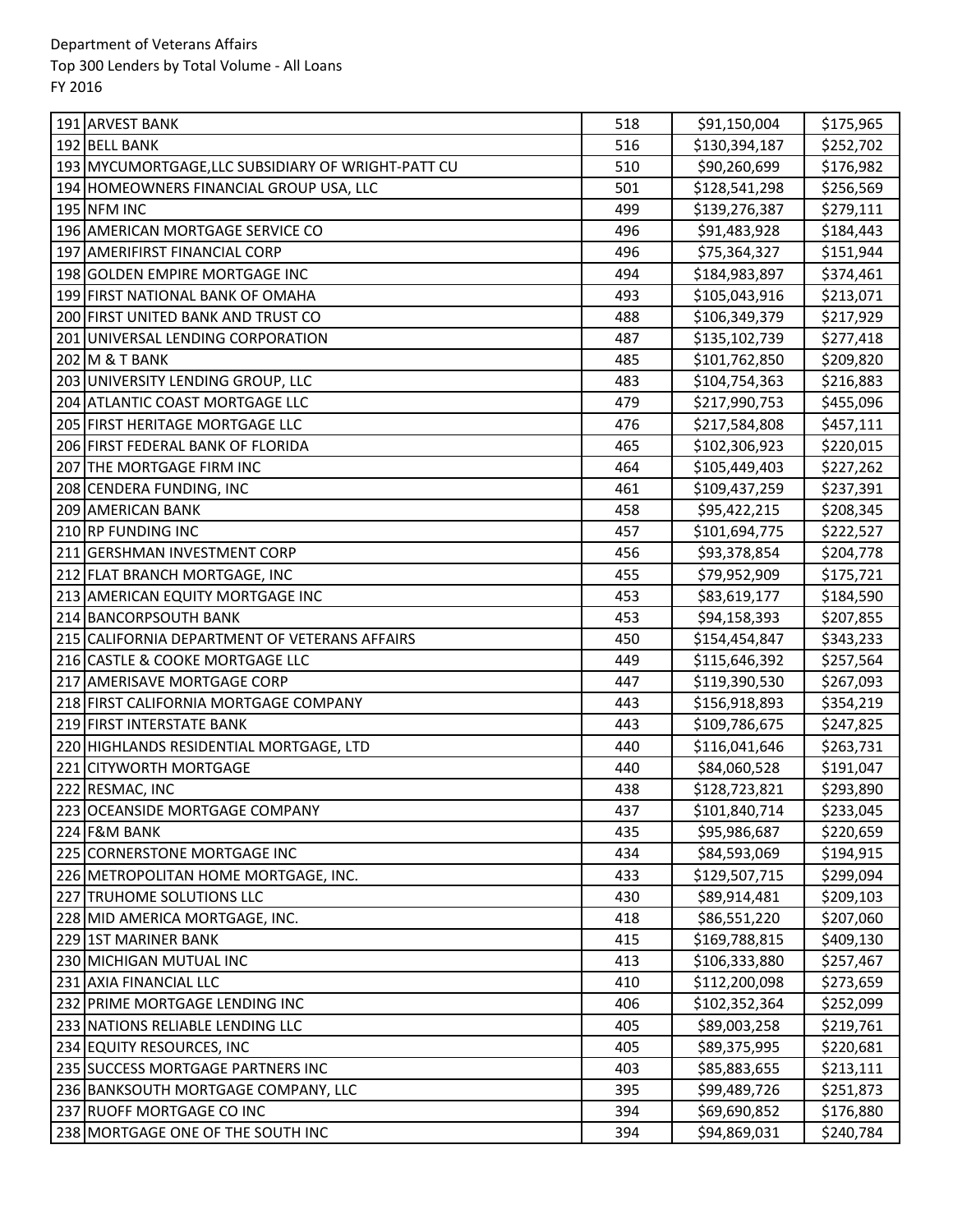| 239 GEORGIA BANK & TRUST COMPANY OF AUGUSTA  | 386 | \$87,537,051  | \$226,780 |
|----------------------------------------------|-----|---------------|-----------|
| 240 ROYAL UNITED MORTGAGE LLC                | 384 | \$50,441,873  | \$131,359 |
| 241 K HOVNANIAN AMERICAN MORTGAGE LLC        | 380 | \$137,752,766 | \$362,507 |
| 242 MERRIMACK MORTGAGE COMPANY LLC           | 380 | \$96,475,093  | \$253,882 |
| 243 DUBUQUE BANK & TRUST                     | 379 | \$83,209,638  | \$219,550 |
| 244 AMERICAN SECURITY MORTGAGE CORP          | 379 | \$86,809,335  | \$229,048 |
| 245 ISERVE RESIDENTIAL LENDING, LLC          | 377 | \$126,888,140 | \$336,573 |
| 246 DIAMOND RESIDENTIAL MORTGAGE CORPORATION | 376 | \$69,855,062  | \$185,785 |
| 247 RESIDENTIAL MORTGAGE CORP                | 374 | \$76,094,745  | \$203,462 |
| 248 FIRST NATIONAL BANK KILLEEN DBA          | 373 | \$72,005,828  | \$193,045 |
| 249 MI FINANCIAL, LLC                        | 369 | \$120,256,059 | \$325,897 |
| 250 ENT CREDIT UNION                         | 369 | \$87,451,420  | \$236,996 |
| 251 E MORTGAGE MANAGEMENT, LLC               | 368 | \$93,753,004  | \$254,764 |
| 252 WYNDHAM CAPITAL MORTGAGE INC             | 367 | \$122,135,170 | \$332,793 |
| 253 ALLIED MORTGAGE GROUP INC                | 367 | \$90,879,513  | \$247,628 |
| 254 PODIUM MORTGAGE CAPITAL LLC              | 366 | \$111,742,987 | \$305,309 |
| 255 MAGNOLIA BANK                            | 362 | \$67,017,986  | \$185,133 |
| 256 POTOMAC MORTGAGE GROUP, INC              | 360 | \$141,724,209 | \$393,678 |
| 257 MOUNTAIN WEST FINANCIAL                  | 358 | \$116,005,627 | \$324,038 |
| 258 BANCO POPULAR DE PUERTO RICO             | 348 | \$54,754,847  | \$157,342 |
| 259 UNIVERSAL MORTGAGE & FINANCE, INC.       | 347 | \$99,229,802  | \$285,965 |
| 260 GLACIER BANK                             | 347 | \$78,230,029  | \$225,447 |
| 261 TD BANK, NATIONAL ASSOCIATION            | 345 | \$69,327,379  | \$200,949 |
| 262 SERVICE FIRST MORTGAGE CORP              | 343 | \$78,078,538  | \$227,634 |
| 263 NETWORK FUNDING, LP                      | 340 | \$83,149,652  | \$244,558 |
| 264 MERIDIAN BANK                            | 336 | \$80,931,616  | \$240,868 |
| 265 FIRST SAVINGS MORTGAGE CORPORATION       | 335 | \$168,419,727 | \$502,745 |
| 266 FIRST PRIORITY FINANCIAL                 | 335 | \$122,177,089 | \$364,708 |
| 267 SHELTER MORTGAGE COMPANY, LLC            | 334 | \$83,068,464  | \$248,708 |
| 268 VERITAS FUNDING LLC                      | 329 | \$93,867,238  | \$285,311 |
| 269 FIRSTBANK PUERTO RICO                    | 328 | \$52,899,807  | \$161,280 |
| 270 LOANSTAR HOME LOANS LLC                  | 326 | \$89,432,429  | \$274,333 |
| 271 PROVIDENT BANK MORTGAGE                  | 325 | \$120,917,924 | \$372,055 |
| 272 INLANTA MORTGAGE INC                     | 324 | \$65,510,657  | \$202,193 |
| 273 MORTGAGE 1 INCORPORATED                  | 320 | \$54,485,458  | \$170,267 |
| 274 CITY BANK MORTGAGE                       | 316 | \$65,855,725  | \$208,404 |
| 275 COMMERCE HOME MORTGAGE, INC.             | 313 | \$113,161,721 | \$361,539 |
| 276 SUNSTREET MORTGAGE LLC                   | 312 | \$68,021,116  | \$218,016 |
| 277 HOMETRUST MORTGAGE                       | 308 | \$67,113,146  | \$217,900 |
| 278 LHM FINANCIAL                            | 306 | \$78,199,588  | \$255,554 |
| 279 PACIFIC RESIDENTIAL MORTGAGE LLC         | 302 | \$80,725,206  | \$267,302 |
| 280 INTERCOASTAL MORTGAGE CO                 | 300 | \$150,755,813 | \$502,519 |
| 281 HOWARD BANK                              | 299 | \$98,608,039  | \$329,793 |
| 282 GATEWAY BANK MORTGAGE, INC.              | 296 | \$74,795,364  | \$252,687 |
| 283 RMR FINANCIAL LLC                        | 293 | \$111,944,927 | \$382,065 |
| 284 RPM MORTGAGE INC                         | 292 | \$130,894,964 | \$448,270 |
| 285 BRAND MORTGAGE GROUP LLC                 | 289 | \$69,850,719  | \$241,698 |
| 286 INTERNATIONAL CITY MORTGAGE              | 287 | \$127,530,543 | \$444,357 |